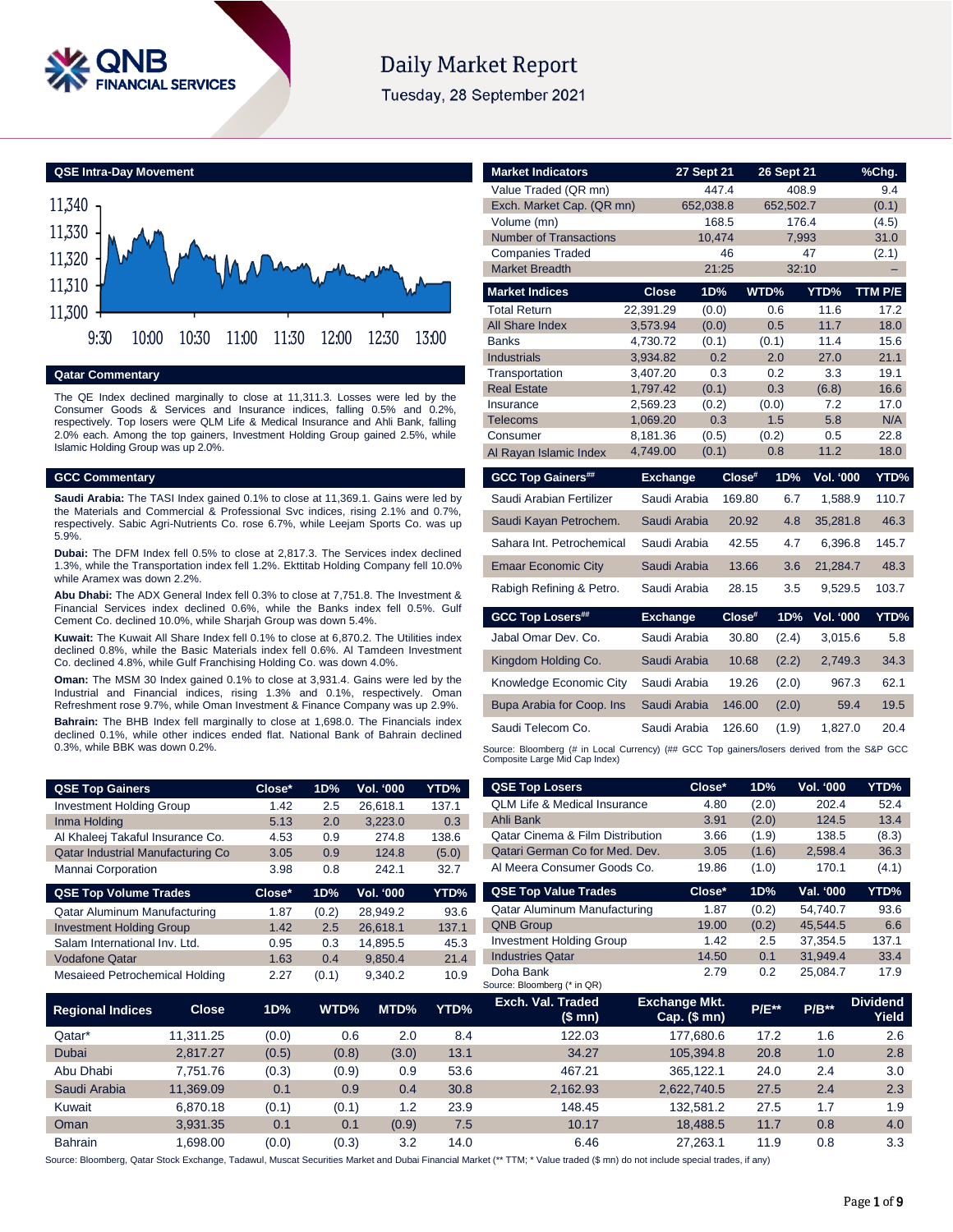### **Qatar Market Commentary**

- The QE Index declined marginally to close at 11,311.3. The Consumer Goods & Services and Insurance indices led the losses. The index fell on the back of selling pressure from Qatari shareholders despite buying support from GCC, Arab and foreign shareholders.
- QLM Life & Medical Insurance and Ahli Bank were the top losers, falling 2.0% each. Among the top gainers, Investment Holding Group gained 2.5%, while Islamic Holding Group was up 2.0%.
- Volume of shares traded on Monday fell by 4.5% to 168.5mn from 176.4mn on Sunday. However, as compared to the 30-day moving average of 164.7mn, volume for the day was 2.3% higher. Qatar Aluminum Manufacturing Co. and Investment Holding Group were the most active stocks, contributing 17.2% and 15.8% to the total volume, respectively.

| <b>Overall Activity</b>        | Buy %*   | Sell %*  | Net (QR)         |
|--------------------------------|----------|----------|------------------|
| Qatari Individuals             | 37.81%   | 42.36%   | (20, 332, 199.4) |
| <b>Qatari Institutions</b>     | 24.68%   | 25.09%   | (1,795,831.0)    |
| Qatari                         | 62.50%   | 67.44%   | (22, 128, 030.5) |
| <b>GCC Individuals</b>         | 0.71%    | 0.59%    | 542,642.1        |
| <b>GCC</b> Institutions        | 1.84%    | 0.79%    | 4,682,628.3      |
| <b>GCC</b>                     | 2.55%    | 1.38%    | 5,225,270.4      |
| Arab Individuals               | 11.50%   | 10.94%   | 2,505,840.6      |
| <b>Arab Institutions</b>       | $0.00\%$ | $0.00\%$ | 947.5            |
| Arab                           | 11.50%   | 10.94%   | 2,506,788.1      |
| <b>Foreigners Individuals</b>  | 2.94%    | 3.79%    | (3,797,916.6)    |
| <b>Foreigners Institutions</b> | 20.51%   | 16.44%   | 18,193,888.6     |
| <b>Foreigners</b>              | 23.45%   | 20.23%   | 14,395,971.9     |

Source: Qatar Stock Exchange (\*as a % of traded value)

## **Global Economic Data and Earnings Calendar**

#### **Global Economic Data**

| <b>Date</b> | Market | <b>Source</b>                  | <b>Indicator</b>                  | <b>Period</b> | <b>Actual</b> | <b>Consensus</b> | <b>Previous</b> |
|-------------|--------|--------------------------------|-----------------------------------|---------------|---------------|------------------|-----------------|
| $09 - 27$   | US.    | <b>US Census Bureau</b>        | Durable Goods Orders              | Aug           | $1.80\%$      | 0.70%            | 0.50%           |
| $09 - 27$   | US     | <b>US Census Bureau</b>        | <b>Durables Ex Transportation</b> | Aug           | 0.20%         | 0.50%            | 0.80%           |
| $09 - 27$   | EU     | European Central Bank          | M3 Money Supply YoY               | Aug           | 7.90%         | 7.70%            | 7.60%           |
| 09-27       | Japan  | Bank of Japan                  | <b>PPI Services YoY</b>           | Aug           | 1.00%         | 1.20%            | 1.10%           |
| 09-27       | Japan  | Economic and Social Research I | Leading Index CI                  | Jul           | 104.1         | -                | 104.1           |
| 09-27       | Japan  | Economic and Social Research I | <b>Coincident Index</b>           | Jul           | 94.4          | -                | 94.5            |

Source: Bloomberg (s.a. = seasonally adjusted; n.s.a. = non-seasonally adjusted; w.d.a. = working day adjusted)

#### **Earnings Calendar**

| <b>Tickers</b> | Company Name                         | Date of reporting 3Q2021 results | No. of days remaining | <b>Status</b> |
|----------------|--------------------------------------|----------------------------------|-----------------------|---------------|
| QNBK           | QNB Group                            | 10-Oct-21                        |                       | Due           |
| QNCD           | <b>Qatar National Cement Company</b> | 10-Oct-21                        |                       | Due           |

Source: QSE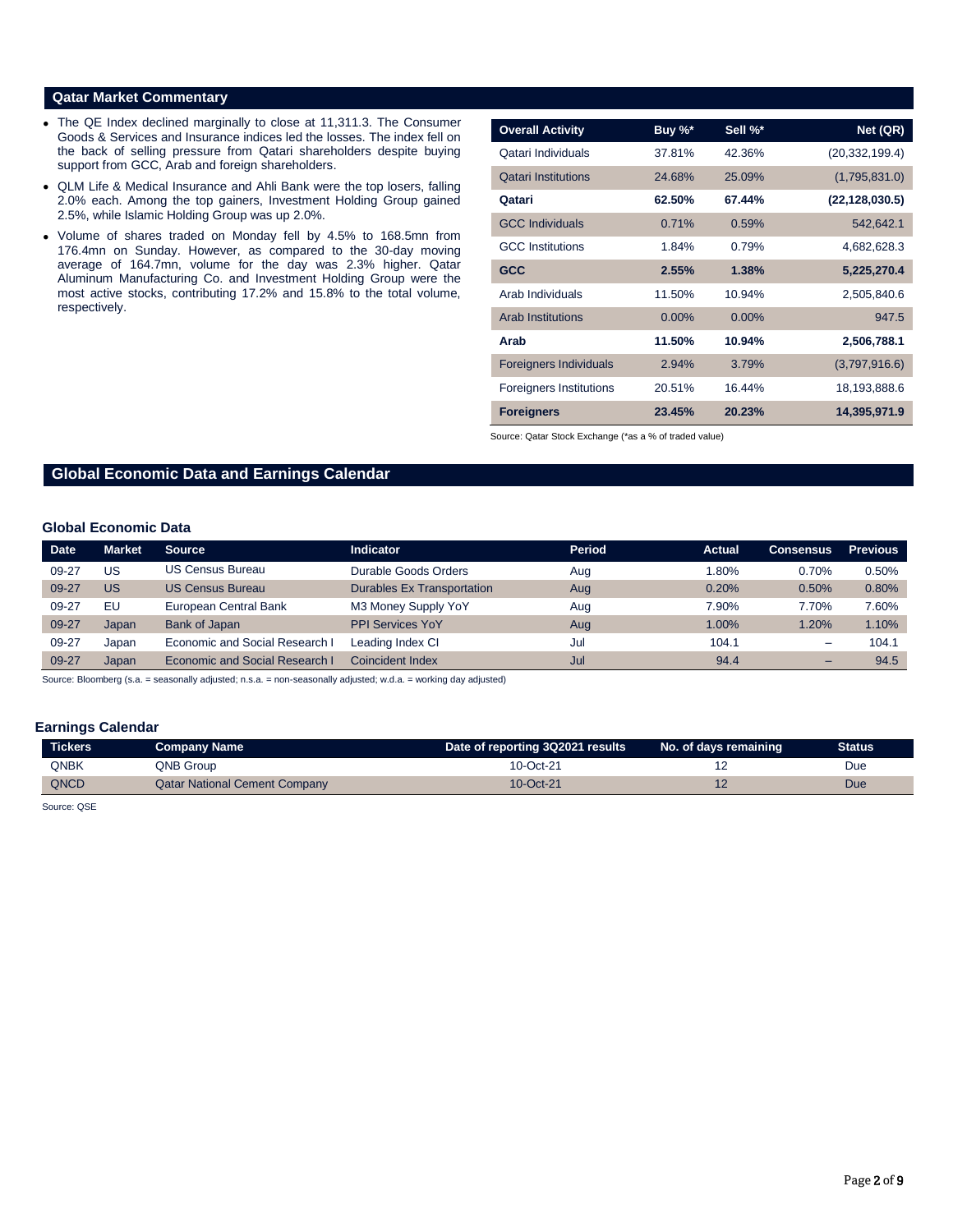# **News Qatar**

- **BLDN inks partnership with Liberty Packing Manufactures –** Baladna (BLDN) has announced a partnership with Liberty Packing Manufactures to supply dairy and juice packaging materials and cartons. The memorandum of understanding (MoU) was signed at Baladna's headquarters on September 21. Managing Director of Baladna Ramez Al-Khayyat and Vice Chairman and CEO of Liberty Packaging Ali Hassan Al-Emadi, signed the MoU. Piet Hilarides Baladna, CEO, and Abdulla Hassan Alobaidly, Member of the Board of Directors, were also present, as well as executives from both companies. Baladna will be able to use products that meet international specifications and are manufactured in the local market thanks to this memorandum of understanding with Liberty Packing. (Qatar Tribune)
- **QNBK to disclose its 3Q2021 financial results on October 10 –** QNB Group (QNBK) will disclose its financial statement for the period ending September 30, 2021 on October 10, 2021. (QSE)
- **QNCD to holds its investors relation conference call on October11 –** Qatar National Cement Co. (QNCD) will hold the conference call with the Investors to discuss the financial results for the 3Q2021 on October 11, 2021 at 11:00 am, Doha Time. (QSE)
- **KCBK: Deferral of second EGM to October 06 –** Al Khalij Commercial Bank (al khaliji, KCBK) announced that the second meeting of the Extraordinary General Assembly of Shareholders (EGM) scheduled for September 29, 2021 will be deferred to October 06, 2021 at 4:30 pm Doha Time. (QSE)
- **MARK announces the amendment of the timing and venue of the second EGM –** Masraf Al Rayan (MARK) announced the amendment of the timing of its Extraordinary General Assembly Meeting (EGM) to be held "Virtually" Via (ZOOM) at 6:00 pm on October 5, 2021, in Dukhan Hall at Sheraton Doha Hotel. Registration begins at 4:00 pm. (QSE)
- **PSA: Qatar trade surplus jumps 3-fold to QR19.2bn in August –** A more than doubled export of petroleum gases helped Qatar register almost three-fold YoY jump in trade surplus to QR19.2bn in August 2021, according to official estimates. The rebound in the country's merchandise trade surplus has been enabled by robust expansion in the shipments to Asian countries as well as the UAE during the period in review, said the figures released by the Planning and Statistics Authority. Nevertheless, Qatar's trade surplus showed a 2% MoM decrease in August 2021 as imports were on the rise, while exports declined marginally. The total exports of goods (including exports of goods of domestic origin and re-exports) were QR27.3bn, showing a stupendous 94.3% surge YoY; even as it was down 0.6% month-on-month in the review period. In August this year, Qatar's shipments to China amounted to QR4.64bn or 17% of the total exports of the country, followed by India QR3.71bn (13.6%), Japan QR3.51bn (12.9%), South Korea QR3.15bn (11.5%) and the UAE QR1.58bn (5.8%). On a yearly basis, Qatar's exports to the UAE more than quadrupled and those to South Korea more than doubled. In the case of India, China and Japan; the exports from Qatar had jumped 93.43%, 81.36% and 58.44% respectively in the review period. On a monthly basis, Qatar's exports to South Korea and Japan registered 18.84% and 9.46% decline; whereas shipments to the UAE saw a 54.19% surge, India by 9.99% and China by 6.98% in August 2021. The exports of petroleum gases and other gaseous hydrocarbons shot up 118.2% to QR16.72bn,

non-crude by 87% to QR2.52bn, crude by 67.4% to QR4.03bn and other commodities by 65% to QR3.16bn. (Gulf-Times.com)

- **ORDS shares insights on collaborative working solutions with business customers –** Ooredoo (ORDS) has hosted a webinar with its partner, Cisco, which focused on collaborative solutions. The webinar highlighted the features and benefits of various collaboration solutions powered by the Cisco Webex platform and the latest hybrid work solutions, which are ideal for today's working environment. (Gulf-Times.com)
- **Qatar Airways Group reduces operational loss by 7% in 2020-21 –** Qatar Airways Group reported a net loss of QR14.9bn in 2020-21, of which QR8.4bn was due to a "one-time impairment charge" related to the grounding of the airline's Airbus A380 and A330 fleets. Qatar Airways Group on published its 'Annual Report for 2020-21', covering a challenging year with the ongoing Covid-19 pandemic causing extensive loss of traffic and revenues as part of a pattern seen across the global aviation industry. "Despite the difficulties, Qatar Airways Group proves that rising to the challenge is nothing new for the airline and its subsidiaries, projecting the Group's strength, resilience, and commitment," the report said. Despite the difficulties posed by the ongoing pandemic, the Group's operating results demonstrated its resilience during the crisis, with the reported operational loss at QR1.1bn, 7% less compared to 2019-20. Furthermore, the Group achieved a significant improvement in EBITDA, which stood at QR6bn compared to QR5bn in the previous year. (Gulf-Times.com)
- **Qatar Airways Cargo handles 2.73mn tons in 2020-21 –** Qatar Airways Cargo has seen a 4.6% rise in freight tons handled over the previous fiscal year (2019-20), with nearly 2.73mn tons (chargeable weight) handled in 2020/21. This increase in freight handled, as well as a significant increase in cargo yield, also saw the carrier's cargo revenues more than double, the national airline said Monday. From April 1, 2020 to March 31, 2021, the world's leading cargo carrier helped transport over 500,000 tons of medical equipment, PPE and aid. As global air freight capacity dropped significantly at the start of the pandemic, Qatar Airways Cargo continued operating its full fleet of freighters, along with belly-hold flights and passenger freighters to maintain global supply chains, the airline said in its 'Annual Report 2021'. In addition, the cargo carrier converted six Boeing 777-300ER passenger aircraft into mini freighters to further support the international air freight market. (Gulf-Times.com)
- **Over 200 aircraft worth \$50bn on order for Qatar Airways –** Qatar Airways has an order of over 200 aircraft worth over \$50bn, according to its latest Annual Report. The national carrier of the State of Qatar is one of the few global airlines that continued to take delivery of aircraft during April 1, 2020 and March 31, 2021. In the last financial year, Qatar Airways added 14 new aircraft to its fleet — which includes 205 passenger aircraft, 26 cargo aircraft and 19 Qatar Executive jets (as at March 31, 2021). "With more than 200 aircraft worth over \$50bn still on order (including options and Letters of Intent), our fleet and network continues to go from one strength to the next," noted the Annual Report. Despite a challenging period, Qatar Airways never stopped flying throughout the COVID-19 pandemic, remaining committed to its fundamental mission of taking people home during the peak of the crisis. Between April 1, 2020 and March 31, 2021, Qatar Airways helped take home more than 3 million passengers. "Whilst our competitors grounded their aircraft and closed their routes, we adapted our entire network to respond to ever-evolving travel restrictions and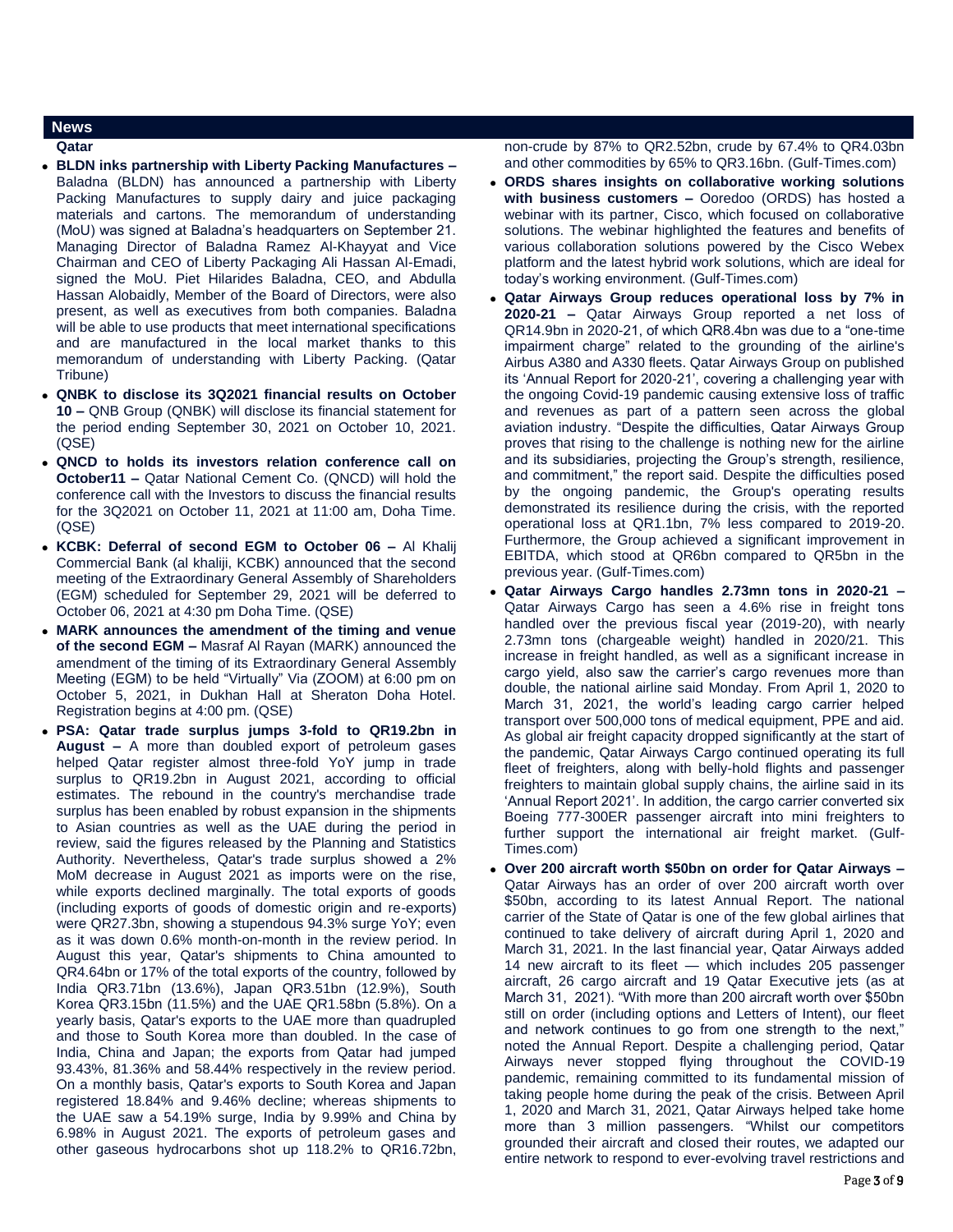never stopped flying — fulfilling our mission of taking stranded passengers home on scheduled and charter flights," said Qatar Airways Group Chief Executive, HE Akbar Al Baker in the Annual Report. "We were able to do this thanks to our varied fleet of modern, fuel-efficient aircraft, and a strategic shift to becoming less reliant on our largest, four engine aircraft — the Airbus A380 — in favor of smaller, more efficient aircraft, to serve passenger demand and increase the sustainability of our operations," he added. In addition to scheduled services, the airline also operated more than 500 charter flights, working closely with governments and companies around the world to support repatriation. Despite enduring one of the most difficult years in the Group's history, based on strong commercial fundamentals, the airline has rebuilt its network from a low of 33 destinations to more than 140 destinations today. The airline's strategic investment in a mix of modern fuel-efficient aircraft enabled it to remain agile and sustainable throughout the pandemic, offering the right capacity in each market to meet both passenger and cargo demand. With an average aircraft age of six years, the state-of-the-art fleet continues to be one of the youngest and most modern in the industry. (Peninsula Qatar)

- **Sustainability key to building smart cities, say Project Qatar participants –** Sustainability and smart solutions will play a key role in the construction industry of Qatar as it gears towards building cities of the future, according to industry experts participating in the upcoming 17th edition of Project Qatar. Qatar's construction market, valued at \$42.19bn in 2020, continues to drive growth with leading projects in line with 2022 FIFA World and Qatar National Vision 2030, stated Haidar Mshaimesh, General Manager of IFP Qatar, which is organizing the event in partnership with the Public Works Authority (Ashghal) from October 4 to 7 at Doha Exhibition and Convention Centre. The event will be the first major in-person international trade exhibition and conference in Qatar since the Covid-19 pandemic started, the organizers said. More than 50 international exhibitors from 10 countries, and 150 exhibitors in total, will take part in the event. Industry experts report that the Qatari construction market will reach \$76.98bn by 2026 at a compound annual growth rate (CAGR) of 10.54% for the period 2021-2026, Mshaimesh said at a press conference Monday. (Gulf-Times.com)
- **France is an important trade partner to Qatar, says Sheikh Khalifa –** Qatar Chamber Chairman Sheikh Khalifa bin Jassim Al-Thani has underscored Qatar's relationship with France, saying the Western European nation is "an important trade partner of the State. Sheikh Khalifa made the statement during a meeting with members of a business delegation from the Qatari-French Economic League (Cadran) and the international branch of the Movement of the Enterprises of France (MEDEF), who are currently visiting the country. The meeting was also attended by Qatar's ambassador to France Sheikh Ali bin Jassim Al-Thani, alongside a number of Qatar Chamber board members and several leading Qatari businessmen. (Gulf-Times.com)
- **Qatar, UK review relations in field of energy –** The Minister of State for Energy Affairs, HE Saad Sherida Al Kaabi, held talks yesterday with the Secretary of State for Business, Energy, and Industrial Strategy in the UK, Kwasi Kwarteng. Discussions during the meeting, which was held virtually, dealt with various aspects of cooperation in the energy field between Qatar and the UK, and means to enhance them. (Peninsula Qatar)
- **'Qatari businessmen eager to invest in Maldives', says Qatar Chamber official –** Qatari businessmen are eager to invest in the Republic of Maldives, said Qatar Chamber first vice chairman Mohamed bin Towar Al-Kuwari in a meeting with

Maldives Minister of Economic Development Uz Fayyaz Ismail. Al-Kuwari and Ismail, who was accompanied by Uz Ali Zahir, chief of staff at the President's Office, discussed cooperation aspects between the private sector of both countries and ways of enhancing relations between Qatari businessmen and their counterparts in Maldives. The meeting also focused on the investment climate of both Qatar and Maldives, as well as the opportunities available in each country and the sectors in which businessmen can cooperate in. (Gulf-Times.com)

- **150 exhibitors to take part in Project Qatar 2021 –** The 17th edition of Project Qatar will open at the Doha Exhibition and Convention Centre (DECC) from October 4-7 in partnership with the Public Works Authority (Ashgal), and will feature 150 local and international exhibitors from 13 countries, organizer of the event IFP Qatar has announced at a press conference. Dubbed as the nation's largest and most prominent construction exhibition, Project Qatar 2021 will be the first major in-person international trade exhibition and conference in Qatar since the outbreak of the COVID-19 pandemic, according to IFP Qatar General Manager Haidar Mshaimesh. Top 10 participating countries during the event will include Qatar, Turkey, Germany, Italy, Poland, Belgium, Iran, China, India, and Kingdom of Saudi Arabia and/or Lebanon. To date, Qatar's booming construction industry continues to attract industry professionals from across the world. Market reports estimate that the country's construction sector was valued at \$42.19bn in 2020, and is expected to reach \$76.98bn by 2026, at a compound annual growth rate of 10.54% for the period 2021-2026. Growth is expected to be driven by projects related to the Qatar National Vision 2030 and preparations for the 2022 World Cup. (Peninsula Qatar)
- **FIFA President Infantino visits Ras Abu Aboud Stadium –** FIFA President Gianni Infantino visited Ras Abu Aboud Stadium, which will host the FIFA World Cup Qatar 2022 matches. Infantino was accompanied by HE Hassan Al-Thawadi, Secretary General of the Supreme Committee for Delivery and Legacy. Constructed using shipping containers, removable seats and other modular 'building blocks', the 40,000-seat Ras Abu Aboud Stadium will be entirely dismantled and repurposed after the FIFA World Cup Qatar 2022. Its parts will be used in other sporting or non-sporting projects, setting a new standard in sustainability and introducing bold new ideas in tournament legacy planning. (Gulf-Times.com)
- **Qatar pursuing ambitious policy to promote local agricultural products –** The Ministry of Municipality and Environment (MME) has affirmed that Qatar is pursuing an ambitious policy to promote local agricultural products, adding that the structural changes in the farming sector is in line with the strategic objectives of the development plans. In a speech to mark Arab Agriculture Day, which falls on September 27 every year and is held this year under the slogan 'towards resilient agriculture and food systems responsive to changes', Director of Agriculture Affairs Department Yusuf Khalid Al-Khulaifi said that plans are under way to bring about a real change in the agricultural economic structure via diversifying the local production base with a focus on the optimal use and preservation of natural resources, improving economic and marketing efficiency, and continuing to improve the quality of local crops in a manner that achieves environmental balance, and prepares the sector to deal flexibly and efficiently with local, regional and international developments. (Gulf-Times.com)
- **FIFA Arab Cup 2021 tickets to go on sale from today –** With the FIFA Arab Cup 2021 set to kick off on November 30, fans will have the chance to secure tickets starting today at 12pm local time. Tickets will be available on a first come, first served basis through the official FIFA ticketing website fifa.com/ tickets.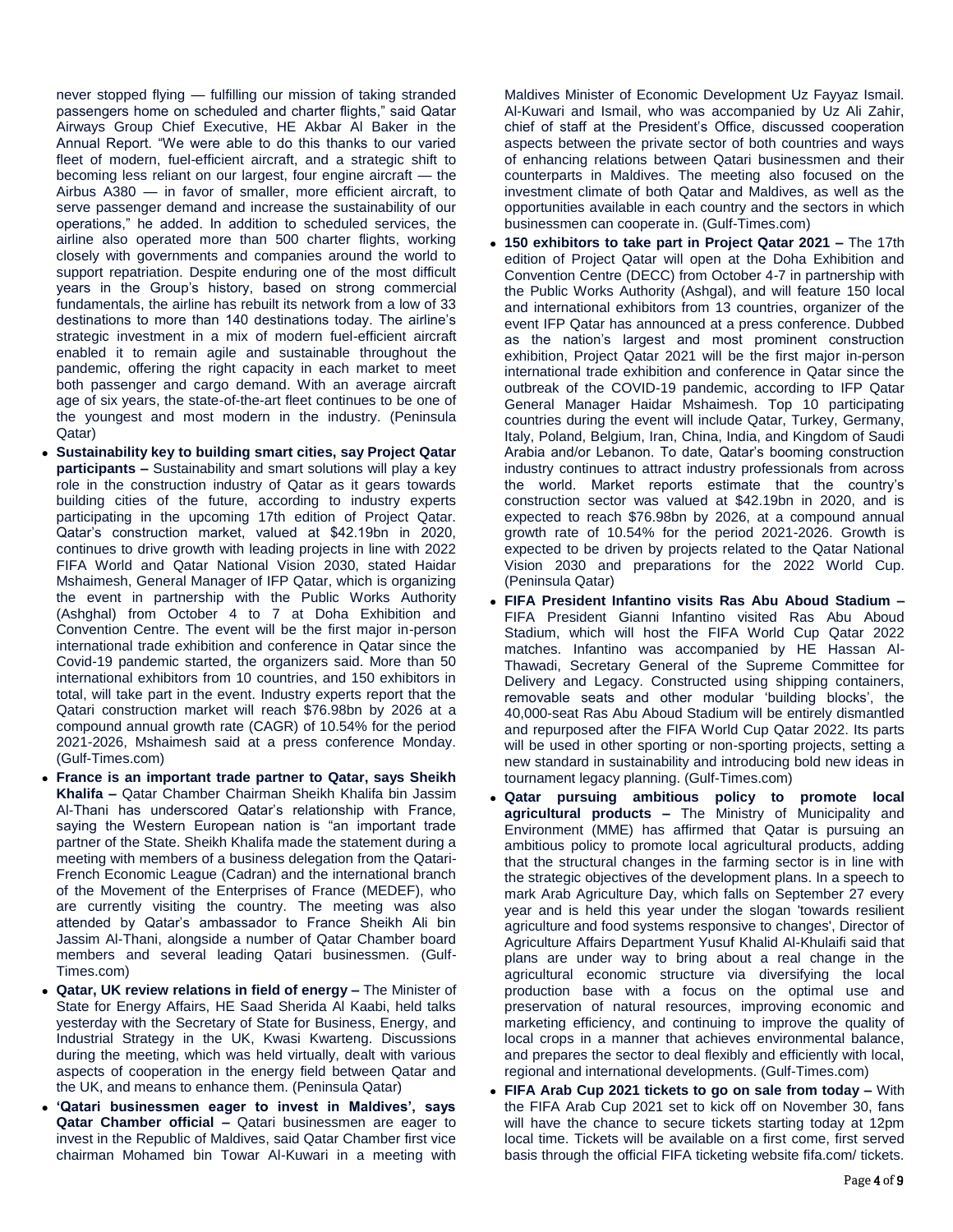The tournament, which brings together the best teams from the Arab world, will also witness the inauguration of two FIFA World Cup Qatar 2022 stadiums, Al Bayt and Ras Abu Aboud. The Supreme Committee for Delivery & Legacy (SC), ahead of the FIFA Arab Cup 2021, has also launched the Fan ID program. Providing fans with free access to public transportation on match days throughout the tournament, the smart technology identification card will be mandatory for all ticket holders that want to attend matches. (Peninsula Qatar)

### **International**

- **World Bank says Delta variant slowing economic growth in East Asia and Pacific –** The East Asia and Pacific region's recovery has been undermined by the spread of the COVID-19 Delta variant, which is likely slowing economic growth and increasing inequality in the region, the World Bank said on Monday. Economic activity began to slow in the second quarter of 2021, and growth forecasts have been downgraded for most countries in the region, according to the World Bank's East Asia and Pacific Fall 2021 Economic Update. While China's economy is projected to expand by 8.5%, the rest of the region is forecast to grow at 2.5%, nearly 2 percentage points less than forecast in April 2021, the World Bank said. "The economic recovery of developing East Asia and Pacific faces a reversal of fortune," said Manuela Ferro, World Bank Vice President for East Asia and Pacific. "Whereas in 2020 the region contained COVID-19 while other regions of the world struggled, the rise in COVID-19 cases in 2021 has decreased growth prospects for 2021." The report estimates most countries in the region, including Indonesia and the Philippines, can vaccinate more than 60% of their populations by the first half of 2022. While that would not eliminate coronavirus infections, it would significantly reduce mortality, allowing a resumption of economic activity. The damage done by the resurgence and persistence of COVID-19 is likely to hurt growth and increase inequality over the longerterm, the World Bank said. "Accelerated vaccination and testing to control COVID-19 infections could revive economic activity in struggling countries as early as the first half of 2022, and double their growth rate next year," said World Bank East Asia and Pacific Chief Economist Aaditya Mattoo. "But in the longer term, only deeper reforms can prevent slower growth and increasing inequality, an impoverishing combination the region has not seen this century." The World Bank said the region will need to make a serious effort on four fronts to deal with the rise in coronavirus: addressing vaccine hesitancy and limitations to distribution capacity; enhancing testing and tracing; increasing regional production of vaccines; and strengthening local health systems. (Reuters)
- **Fed officials: Bond taper still hinges on continued job growth –** US Federal Reserve officials including one influential board member on Monday tied reduction in the Fed's monthly bond purchases to continued job growth, with a September employment report now a potential trigger for the central bank's bond "taper." The Fed last week said a reduction in its \$120bn in monthly bond purchases could be warranted "soon," and Fed Chair Jerome Powell at a press conference Wednesday said it would take one more "decent" jobs report to set the process in motion. But while some policymakers have said they already feel bond purchases should be cut, those speaking Monday stopped short of saying the economy had fully cleared the Fed's benchmark for a bond taper. The central bank wants to phase out its bond purchases, with an eye toward eliminating the program altogether next year, before its next policy discussion over when to raise interest rates. US employment is "still a bit short of the mark" for the Federal Reserve to taper, Fed Governor Lael Brainard said on Monday in remarks highlighting the risk that a resurgent pandemic may continue to thwart hiring

into the fall. Brainard said she agreed that if hiring continues "as I hope," the economy "may soon meet the mark" that would warrant scaling back the Fed's \$120bn in monthly bond purchases. But in remarks prepared for a National Association for Business Economics conference, she also cautioned that the slowdown in hiring seen in August, when only 235,000 jobs were added to US payrolls, could continue as the spread of the coronavirus Delta variant hits restaurants, travel and other parts of the economy. "Employment gains flatlined in August in the leisure and hospitality sector. As a result of Delta, the September labor report may be weaker and less informative of underlying economic momentum than I had hoped," Brainard said. "We need to be humble about our ability to correctly anticipate future economic conditions given the unpredictability of the virus." (Reuters)

- **Strong US business spending on equipment seen underpinning GDP growth in 3Q –** New orders and shipments of key US-made capital goods increased solidly in August amid strong demand for computers and electronic products, keeping business spending on equipment on track for another quarter of robust growth. The sustained strength in business investment is expected to limit the hit on economic growth from an anticipated slowdown in consumer spending in the third quarter as the boost from fiscal stimulus fades and COVID-19 infections flare up. Demand for goods is being driven by businesses desperate to replenish inventories, but strained supply chains remain a challenge. "The outlook for business equipment investment remains bright, with the latest business surveys suggesting growth will be sustained close to the pace seen in recent quarters," said Michael Pearce, a senior US economist at Capital Economics in New York. "The resilience of investment is one reason why we expect overall GDP growth will slow marginally in the third quarter, despite a bigger slump in consumption growth." Orders for non-defense capital goods excluding aircraft, a closely watched proxy for business spending plans, rose 0.5% last month, the Commerce Department said on Monday. Data for July was revised higher to show these so-called core capital goods orders gaining 0.3% instead of the previously reported 0.1%. Economists polled by Reuters had forecast core capital goods orders increasing 0.4%. Orders shot up 16.4% on a YoY basis and are 18% above their pre-pandemic level. That is boosting manufacturing, which accounts for 11.9% of the economy, though an acute shortage labor as well as raw materials such as semiconductors are making it harder for factories to fulfil orders. (Reuters)
- **BoE's Bailey sees growing case for interest rate rise –** Bank of England Governor Andrew Bailey said that he and other members of the Monetary Policy Committee saw a growing case to raise interest rates, echoing a statement published by the central bank after last week's policy decision. "All of us believe that there will need to be some modest tightening of policy to be consistent with meeting the inflation target sustainably over the medium term," Bailey said in a speech to be given to the Society of Professional Economists. "Recent evidence appears to have strengthened that case, but there remain substantial uncertainties and we are monitoring the situation closely," he added. Britain's economy has bounced back sharply from its nearly 10% crash in 2020, caused by the coronavirus and the government's shutdown of much of the economy. Last week, the BoE said the case for higher interest rates appeared to have strengthened. It also nudged up its forecast for inflation at the end of the year to over 4%, more than twice its target rate. The BoE said it expected the overshoot to be temporary, but two policymakers called for an immediate halt to its 895bn-Pound (\$1.23tn) bond purchase program, which is due to run until yearend. Bailey said a major challenge for the BoE would be to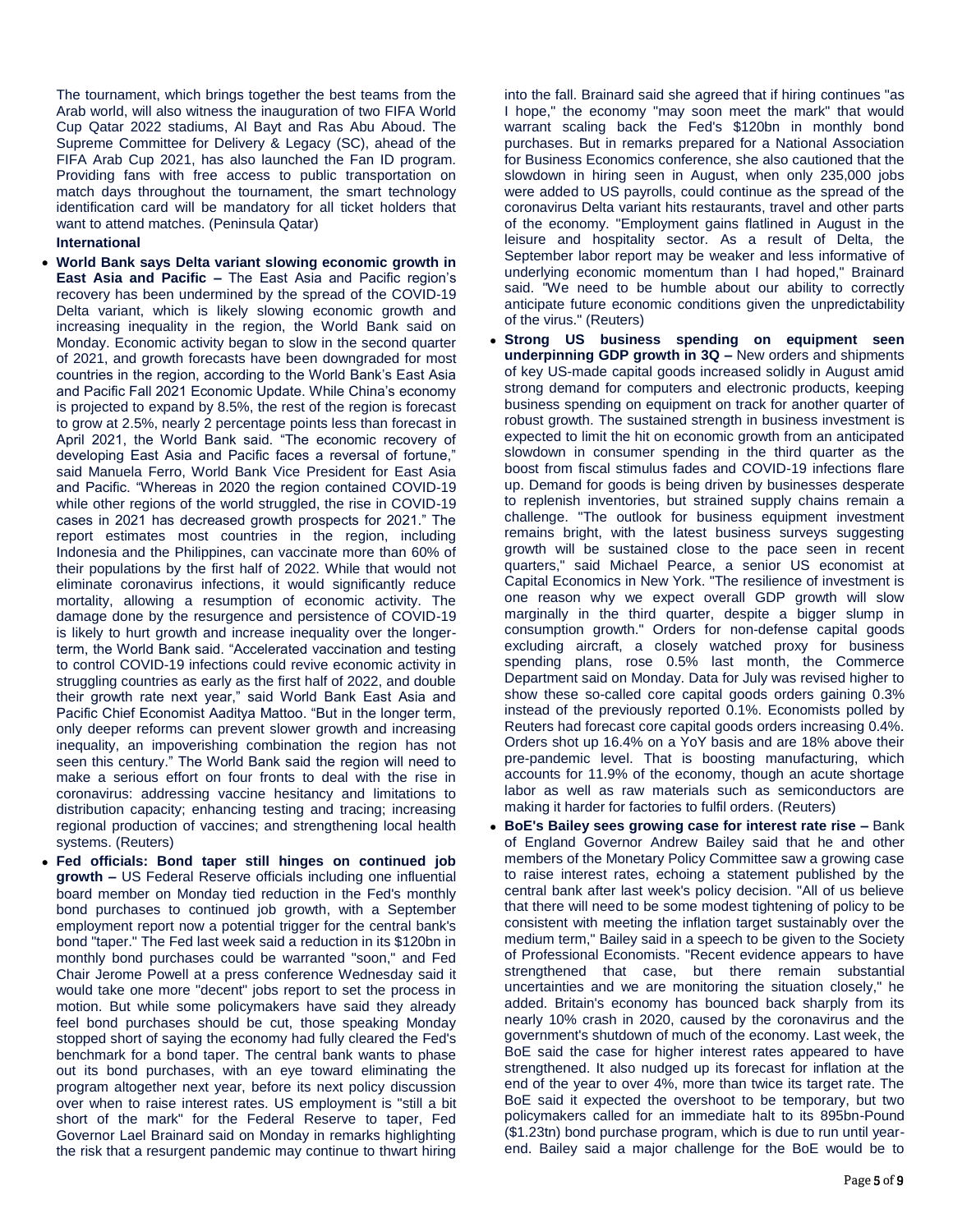distinguish between one-off increases in price levels and factors that could cause a longer-term increase in the annual rate of inflation. (Reuters)

- **ECB's Lagarde keeps door open to higher inflation –** Inflation in the Eurozone could exceed the European Central Bank's already raised projections but there are few signs of this already happening, ECB President Christine Lagarde said on Monday. Lagarde stuck to the ECB's official view that inflation will ease back below 2% next year but seemed to acknowledge growing concerns, including inside the central bank, that higher price growth might be here to stay. read more "While inflation could prove weaker than foreseen if economic activity were to be affected by a renewed tightening of restrictions, there are some factors that could lead to stronger price pressures than are currently expected," she told lawmakers at the European Parliament. "But we are seeing limited signs of this risk so far, which means that our baseline scenario continues to foresee inflation remaining below our target over the medium term," she added. Eurozone inflation hit 3% in August. The increase was largely fueled by energy costs but the price of industrial goods and food rose too, reflecting in part insufficient supply as the economy came alive after a pandemic-induced lethargy. The ECB, which is scaling back its pandemic emergency asset purchases and is expected to stop them in March, expects price growth of 2.2% this year, 1.7% the next and 1.5% in 2023. But the Bundesbank said earlier on Monday German inflation was likely to accelerate from already high levels and stay above 2% through mid-2022. And data showed Spanish industrial production prices rose 18% year on year in August. Fielding questions from parliamentarians worried about runaway prices, Lagarde said the ECB "every reason to believe" that the rebound in energy prices and supply bottlenecks would ease next year. (Reuters)
- **BOJ policymakers warned of Japan's recovery delay, China risk –** Some Bank of Japan policymakers warned of the risk of a delay in the country's economic recovery as state of emergency curbs to combat the coronavirus pandemic weighed on consumption, minutes of their July meeting showed on Tuesday. While the nine-member board agreed that robust exports and capital expenditure would underpin growth, some also called for more vigilance to overseas risks such as the fallout from a possible slowdown in China's economy, the minutes showed. "A few members said the timing of a full-fledged recovery in Japan's economy was likely to be somewhat delayed" compared with their projections in April, the minutes showed. "Many members said the overseas economic outlook was highly uncertain with various risks," the minutes showed, citing one member as saying the possibility of China's economy decelerating "should be born in mind." "If the rise in US longterm interest rates accelerated, we must be vigilant to the risk of capital outflows from emerging economies," another member was quoted as saying. The remarks shed light on policymakers' concern over the fragile state of Japan's recovery, even as they maintained the view the world's third-largest economy was headed for a moderate rebound from last year's pandemicinduced doldrums. At the July 15-16 meeting, the BOJ kept monetary policy steady but cut this year's growth forecast from April as state of emergency curbs to combat the pandemic hit consumption. Slow vaccinations and a spike in Delta variant cases have forced Japan to extend the curbs through September, accumulating the strain for some businesses. The government is set decide later on Tuesday to lift all the curbs from next month due to recent declines in new cases, which may give the economy a much-needed boost from pent-up demand. (Reuters)
- **China's industrial profit growth slows for sixth month in August –** Profits at China's industrial firms grew at a weaker pace in August from a year earlier, slowing for a sixth consecutive month, as manufacturers struggled with high commodity prices, COVID-19 outbreaks and shortages in some key components. Profits rose 10.1% on year to 680.3bn Yuan (\$105bn) last month compared with a 16.4% gain in July, data from China's statistics bureau showed on Tuesday. Momentum in the world's second-biggest economy has weakened in recent months with its vast manufacturing sector buffeted by gathering headwinds. Industrial production rose in August at its slackest pace since July 2020, weighed by domestic COVID-19 outbreaks, high raw material prices, a campaign by Beijing to cut carbon emissions and a persistent shortage in parts such as semiconductors. For the January-August period, industrial firms' profits rose 49.5% YoY to 5.61tn Yuan, slowing from a 57.3% increase in the first seven months of 2021. "A sustained and stable recovery in corporate profits is facing more challenges," said Zhu Hong, senior statistician at the statistics bureau, in a statement. "The epidemic is still spreading in some areas, overall prices of bulk commodities are high, the cost of international logistics is elevated, and the shortage of chips is pushing up corporate costs." High commodity prices in recent months have hurt the bottom-lines of many medium-sized and downstream factories. China last week vowed to step up policy coordination to counter challenges from high commodity prices. To cool prices, China will further auction industrial metals from its state stockpiles next month in a rare release of inventories. Prior to this year, Beijing had not sold off state metal reserves for more than a decade. Earlier this month, China also released crude oil from its strategic reserves for the first time. But further dimming the outlook for manufacturers, China has tightened controls on power usage by energy-intensive firms to meet climate goals, hurting production. The power shortages have also triggered electricity cuts across regions this month, clouding the economic outlook read more Liabilities at industrial firms rose 8.4% on an annual basis at end-August, up from 8.2% growth as of end-July. The industrial profit data covers large firms with annual revenues of over 20mn Yuan from their main operations. (Reuters)
	- **Regional**
- **As OPEC reopens the taps, African giants losing race to pump more –** Top African oil exporters Nigeria and Angola will struggle to boost output to their OPEC quota levels until at least next year as underinvestment and nagging maintenance problems continue to hobble output, sources at their respective oil firms warn. Their battle mirrors that of several other members of the OPEC+ group who curbed production in the past year to support prices when COVID-19 hit demand, but are now failing to ramp up output to meet soaring global fuel needs as economies recover. (Reuters)
- **S&P: Profitability of GCC banks will continue to stabilize in 2H 2021 –** The profitability of banks across the GCC has stabilized and will continue to do so for the rest of the year, according to a recent report from S&P Global Ratings. The Gulf states are mitigating the economic impact of COVID-19, thanks to the high cost of risk and stable interest margin, as well as the government support and improving economic sentiment. "Overall, GCC banks' profitability stabilized in first-half 2021 due to still-high cost of risk and stable interest margins. In the absence of further shocks – pandemic or non-pandemic related – we expect this to continue in second-half 2021, aided by careful cost control," S&P said in its report. (Zawya)
- **Saudi Arabia plans to issue green bonds soon to advance ESG plans –** Saudi Arabia plans to issue green bonds soon, an official said on Monday, as the oil-producing kingdom seeks to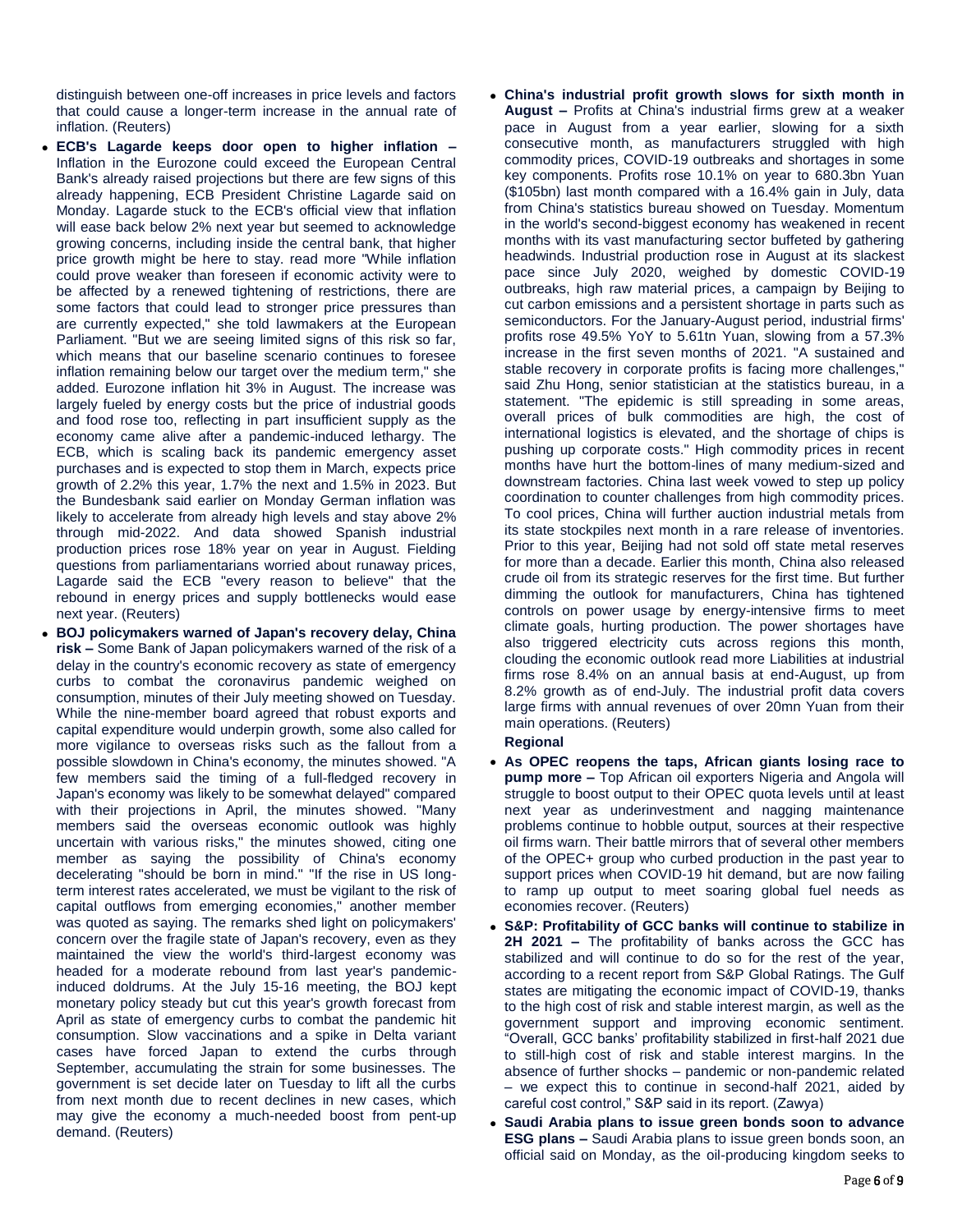embrace environmental, social and governance (ESG) concerns to expand its investor base and finance a transition to a greener economy. Hani Al-Medaini, acting chief executive officer of the Finance Ministry's National Debt Management Center, said the government will also be looking at financing backed by export credit agencies, in addition to conventional and Islamic bonds. (Reuters)

- **Saudi PIF buys 25% stake in Emaar the Economic City –** The Public Investment Fund (PIF), Saudi Arabia's sovereign wealth fund, has completed the acquisition of a 25% stake in Emaar the Economic City (EEC), it said on Monday. EEC, linked to Dubai property developer Emaar and working on Saudi Arabia's King Abdullah Economic City, issued new shares to PIF through a SR2.833bn debt conversion. "PIF's strategic investment will provide an opportunity to leverage synergies between EEC and PIF's ecosystem in the real estate, manufacturing, logistics and tourism sectors," the fund said in a statement. (Reuters)
- **Saudi ESG Enigma doesn't add up for some investors –** Some investors find it difficult to reconcile Saudi Arabia's record on climate with its plans for sustainable financing, even if it moving faster than others in its energy transition, a senior portfolio manager at BlueBay Asset Management said. The world's largest crude exporter is planning green bonds, tapping into a booming global market for finance that complies with environmental, social and governance, or ESG, goals. This comes as governments worldwide step up efforts to prevent temperatures from rising more than 1.5 degrees Celsius above pre-industrial levels. (Bloomberg)
- **Aramco consortium signs financing pact for \$12bn project –** Aramco, Air Products, ACWA Power and Air Products Qudra sign definitive agreements for asset acquisition and project financing of the \$12bn air separation unit, gasification, power joint venture in Jazan Economic City. Aramco via its subsidiary Saudi Aramco Power Co. holds 20% share in the JV; Air Products 46%; ACWA Power 25%; and Air Products Qudra 9%. Air Products' total ownership position is 50.6% by owning an additional 4.6% through Air Products Qudra. The JV serves Aramco's Jazan refinery, a project to process 400,000 bpd of the crude oil to produce the products such as ultra-light sulphur diesel, gasoline, and other products. Consoritum expects asset transfer and funding to occur during October. (Bloomberg)
- **Terms: ACWA Power IPO expected to price at top end of range –** ACWA Power International is expected to price its IPO at SR56 a share, the top end of an initial range, according to terms seen by Bloomberg. There's enough investor interest to cover the offering at that level and it is indicated that demand exceeds deal size. (Bloomberg)
- **Saudi Telecom commits to minimum dividend policy for 3 years –** The board of Saudi Telecom Co. (STC) on Monday approved a three-year dividend policy with effect from 4Q2021, continuing its policy of committing a fixed minimum dividend. The telecom operator said in a bourse filing that it will pay a fixed minimum dividend of SR1 (\$0.26) per share per quarter for the next three years. The telco will also consider paying additional, one-off dividend, subject to the board approval, assessment of financial situation, outlook and capital expenditure requirements. This one-off dividend may differ on a quarterly basis, based on the company's performance, it added. (Zawya)
- **Al Rajhi Takaful awarded deal with Social Development Bank –** Al Rajhi Company for Cooperative Insurance (Al Rajhi Takaful) has been awarded a contract with Social Development Bank on Sunday, 26 September. Al Rajhi Takaful will provide life insurance services for the bank's loan portfolio as well as for

motor insurance, according to a bourse filing on Monday. The contract value cannot be determined, as the worth of the written premiums resulting from the agreement is linked to the contract's activities with the Social Development Bank, which cannot be determined at the present time. The insurance firm noted that the deal will likely have an impact on the company's financial results in 2021. (Zawya)

- **CEO: ACWA to finance renewable energy projects with green bonds –** ACWA Power, which is partly owned by Saudi Arabia's PIF sovereign wealth fund, will look at issuing green bonds starting next year to finance some of its renewable energy projects, its chief executive said on Monday. ACWA Power already has five projects certified for green finance, which together will require just under \$10bn in financing, ACWA's CEO Paddy Padmanathan told Reuters. "From a bond perspective, you need to have operating assets in order to be able to then show revenues in order to do the bond. So, we will get there," he said on the sidelines of a finance conference in Riyadh. (Reuters)
- **UAE's ADNOC reinstates full oil supplies in Dec as OPEC+ boost output –** Abu Dhabi National Oil Company (ADNOC) has planned to supply full volumes of all crude grades to term customers in Asia in December, several sources with knowledge of the matter said on Monday. The crude grades include Murban, Umm Lulu, Das and Upper Zakum, the sources said. The UAE producer exports the bulk of its crude to Asia. This will be the first time since the oil price crash in the second quarter last year when the COVID-19 pandemic ravaged demand that ADNOC did not implement any supply cut, they said. (Reuters)
- **UAE's National Bank of Fujairah secures shareholder approval to raise capital to AED2bn –** Shareholders of National Bank of Fujairah have authorized the board of directors to increase the company's paid-up capital to AED2bn. The bank will be issuing more than 85.2mn bonus shares from retained earnings for the capital expansion, a statement said. The capital boost is in compliance with a new regulation by the Central Bank of UAE that requires banks incorporated in the country to have at least AED2bn of paid-up capital. "The increase in paidup capital will further strengthen the bank in compliance with the new CBUAE regulation," NBF said. (Zawya)
- **Survey: Most UAE employers will hire new workers within a year –** More than seven out of 10 employers in the UAE are planning to recruit new employees within a year, with customer service workers the most in demand, according to Bayt.com. The industries that are most likely to recruit new staff in the next three months are healthcare or medical services (66%), human resources (65%) and consumer goods or fast-moving consumer goods (FMCG) (64%). The Middle East Job Index survey by Bayt.com showed that 72% of UAE employers plan to recruit, while a quarter (25%) said customer service representative is the role they are most likely to fill in the next three months. (Zawya)
- **Emirates on track to restore 70% of capacity before yearend –** Long-haul operator Emirates is on track to restore 70% of its capacity before the end of the year as demand for travel continues to grow, the airline said on Monday. The Dubai-based carrier is preparing to deploy its A380 aircraft to an expanded list of destinations starting next month. By the end of November, the number of cities that the double decker will serve will increase to 27, representing a more than 65% increase from the current 16 destinations, Emirates said in a statement. (Zawya)
- **Dubai increases housing loan allocation for UAE citizens to AED1mn –** Dubai has raised the housing loan limit for UAE citizens to AED1mn, Sheikh Mohammed bin Rashid Al Maktoum, Vice President and Prime Minister of the UAE and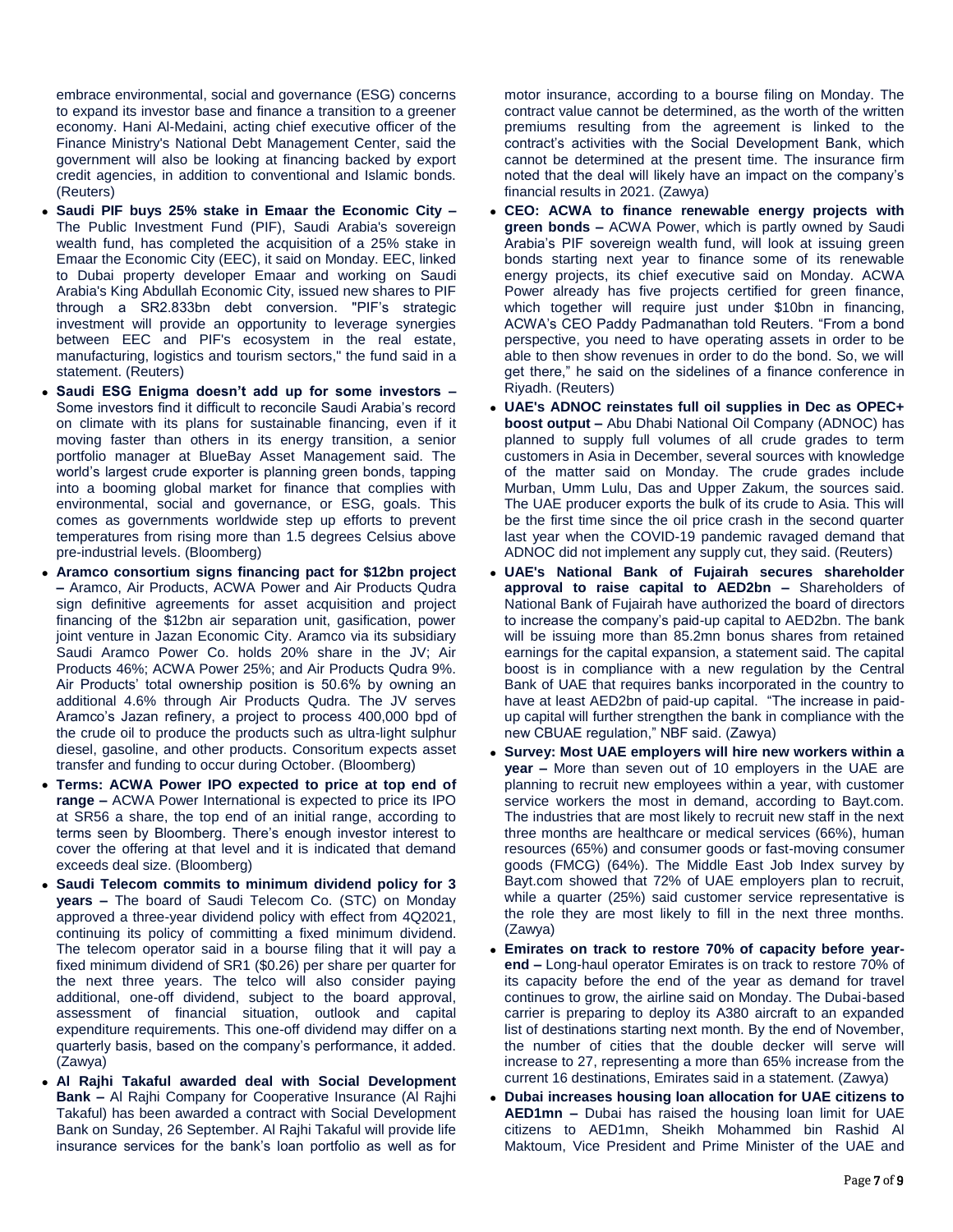Ruler of Dubai said on Monday. The government is also set to allocate thousands of plots of land and housing for Emiratis at a cost of AED5.2bn. "Today, we approved raising the value of the housing loan for citizens in Dubai to onemn dirhams," Sheikh Mohammed tweeted. (Zawya)

- **ADNOC completes book building for drilling unit IPO raising over \$1.1bn –** State oil giant Abu Dhabi National Oil Co (ADNOC) has completed book building for the initial public offering (IPO) of ADNOC Drilling, raising more than \$1.1bn, it said on Monday. The offering was oversubscribed, with total gross demand amounting to more than \$34bn, it said in a statement. "Upon settlement, ADNOC Drilling's IPO will be the largest ever ADX (Abu Dhabi Securities Exchange) listing, further bolstering the UAE and Abu Dhabi's equity capital markets," it said. (Reuters)
- **ADNOC sells full term oil supply for December to Asian buyers –** Abu Dhabi National Oil Co. will give full contractual crude supply to at least four customers in Asia for December sales, according to refinery officials who were informed by the producer. In previous months, ADNOC had cut supplies by 5% for October and November. Company has also slashed September-loading shipments by 15%. (Bloomberg)
- **Moody's assigns A2 issuer rating to Masdar; stable outlook –** It is the first time Moody's has assigned a rating to Masdar, also known as Abu Dhabi Future Energy Company. Masdar is Abu Dhabi's primary vehicle for investing in renewable energy and sustainable development. (Bloomberg)
- **Oman sells OMR159mn 91-day bills at yield 0.744% –** Oman sold OMR159mn of bills due December 29. The bills were sold at a price of 99.81, have a yield of 0.744% and will settle on September 29. (Bloomberg)
- **Burgan Bank hires Citi, StanChart for sale of dollar senior bonds –** Kuwait's Burgan Bank has hired Citi and Standard Chartered to lead a planned sale of senior US dollardenominated six-year bonds, a bank document showed on Monday. Other banks on the deal are Bank ABC, Emirates NBD Capital, First Abu Dhabi Bank, HSBC, Industrial and Commercial Bank of China, JPMorgan, Mizuho Securities and NBK Capital. The unsecured bonds will be of benchmark size, which typically means at least \$500mn, and will be non-callable for five years, the document from one of the banks showed. (Reuters)
- **\$10bn fiscal bailout to Bahrain extended by GCC countries –** Bahrain Fiscal Balancing Program has been now extended for two years to 2024. The government informed legislators during a high-profile meeting yesterday that the three GCC countries – Saudi Arabia, the UAE and Kuwait – handing over a \$10bn bailout on the condition of economic reforms, have agreed with the two-year extension. Under the plan, Bahrain should balance annual revenues with spending. "We surpassed the Fiscal Balancing Program targets until February of last year before the pandemic struck," explained Finance and National Economy Minister Shaikh Salman bin Khalifa Al Khalifa. (Zawya)
- **Bahrain abolishes NOGA, oil ministry to take over functions –** Bahrain's king issued a royal decree on Monday abolishing the National Oil and Gas Authority (NOGA), with all its functions to be undertaken by the oil ministry, the state-run Bahrain News Agency said. "All the financial appropriations allocated for NOGA in the state budget and all its rights and obligations shall be transferred to the Ministry of Oil," BNA said, adding all of NOGA's employees will also be transferred to the ministry and retain their rights and benefits. NOGA has raised funds in the debt capital markets several times over the past few years, including a \$600mn issuance of sukuk, or Islamic bonds, in April. (Reuters)
- **State news agency: Bahrain cabinet asks parliament to approve VAT amendment –** Bahrain's government sent a draft bill to parliament for approval to amend the value-added tax rate, currently at 5%, from next January, the state-run Bahrain News Agency said on Monday. BNA did not say whether the amendment referred to a hike or a cut in the rate. But a parliamentary source and a source close to the government told Reuters on Sunday the government is considering doubling VAT to 10% to boost state revenues and reduce its budget deficit. (Reuters)
- **Bahrain sells BHD70mn dinars 91-day bills at yield 1.44% –** Bahrain sold BHD70mn of bills due December 29. The bills were sold at a price of 99.638, have a yield of 1.44% and will settle on September 29. (Bloomberg)